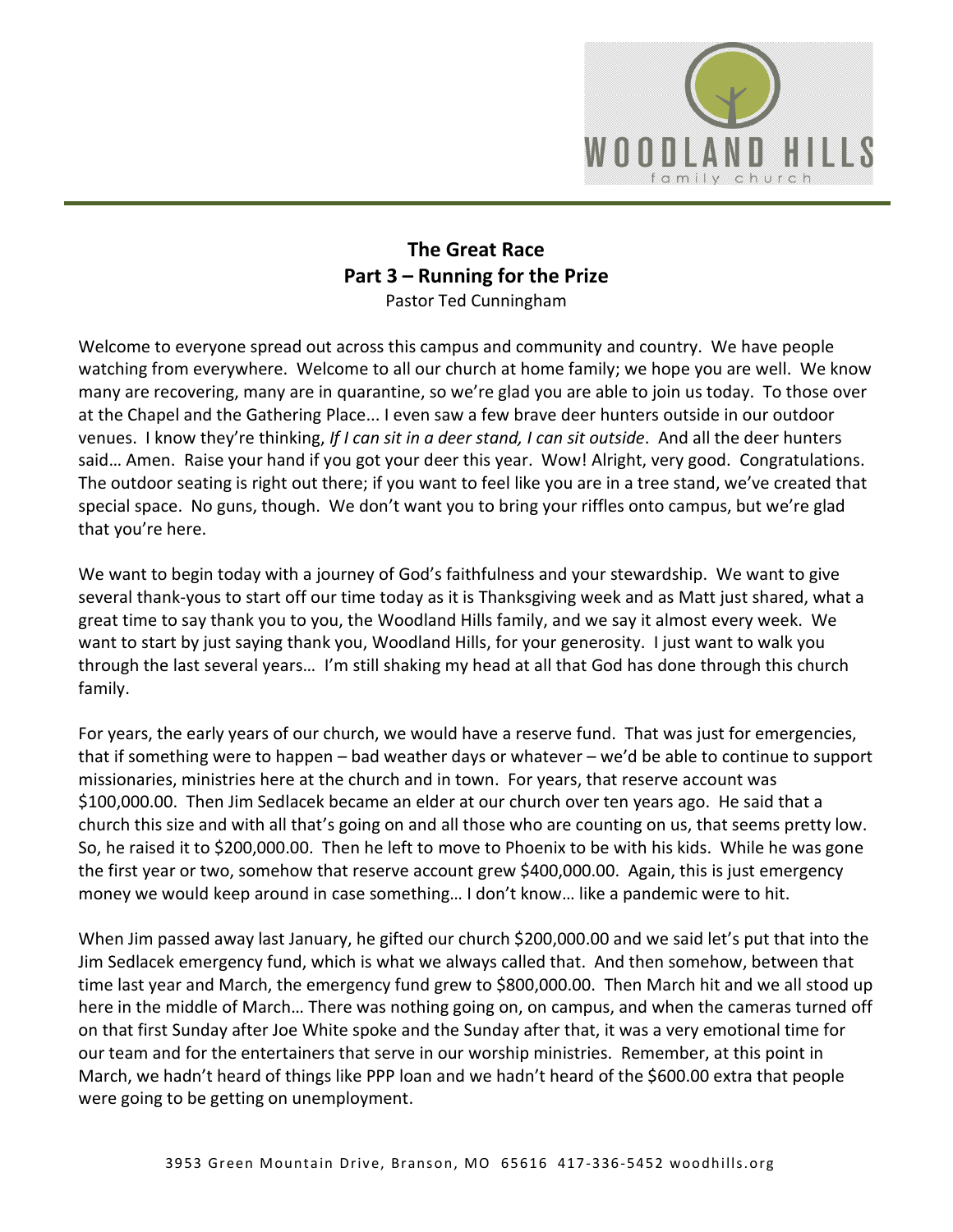Our elders said, "This is why we have this; this would be a time… No one knows how long the campus has to be closed down, but we've got this money and we'll use it during this time."

I just want to make sure you know that between that time in March and September, somehow, we were able to grow the reserve fund to a \$1,000,000.00, so not only did we not spend out of it, but the reserve account grew. I want you to know… I know a lot of churches took it, but we did not take the PPP loan. We have said from the very beginning for over 18 years, this church has had zero debt, forgivable loan or not forgivable. So, we just did not take the PPP. We are just blown away at all that God has done.

A couple of weeks ago, someone walked into the office and handed us a check for \$562,000.00. A gentleman who considered Woodland Hills Family Church his home passed away last August and left that to us. We immediately did what we do with all gifts that come into this church. We gave to the ministries in town, to missions, which is 13% of everything that comes in. The reserve now is up to \$1,500,000.00. At the end of this year, in the middle of a pandemic and we can say, "only God."

I need you to know we never planned on this. I woke up this morning with the thought, *Many are the plans in a man's heart, but the Lord that directs the steps.* We never set out to have this. some of you are going, "Do we still need to take offerings?" Yes! Because I want to participate in this. I want to be a part of this. Some of you are like, "Is it good stewardship for a church to have that kind of money in reserve?" Well, to be honest with you, it's been called an emergency reserve, but as we've grown toward this number, we may be calling this very soon a building fund. Does anybody know what I'm talking about?

If you are new to our church, you need to know this is rented space that we are in. When it comes to kind, benevolent, and gracious landlords, you will not find more kind, benevolent, gracious landlords than the Herschend Family Entertainment Corporation. We've been renting from them for about 16 years, but this is commercial space. We've always been told, on a year to year lease, that they could sell it or develop it. We understand that and we're in line with that. Last year, before the pandemic, before we even heard of COVID-19, conversations started ramping up that we may need to consider other facilities. So, I'm here today to announce we are moving the Andy Williams… No, I'm not announcing that. We're not doing that.

But we're grateful because I know many organizations and churches that have been struggling during this season. I've visited a lot of churches over the past year that went into the pandemic with high debt and large staffs and this has been a very difficult season for them as they've laid off staff, as they've had to put so much money, that could have been used in ministry, into buildings they are no longer using. I mean it has been a challenge.

I am grateful, Woodland Hills, for your stewardship and for the commitment you have made and how you've continued to give offerings that are above budget every week which allows us to do Care for Kids, which allows us to do the summer feeding program in Haiti for all the kids in school, that allows us to support camps in Tanzania. I know Bob and Dee were grateful for your ministry. From Indonesia, from international students on college campuses all across the country, there is so much that continues on and we want to encourage your generosity as we praise the Lord for what he has done here.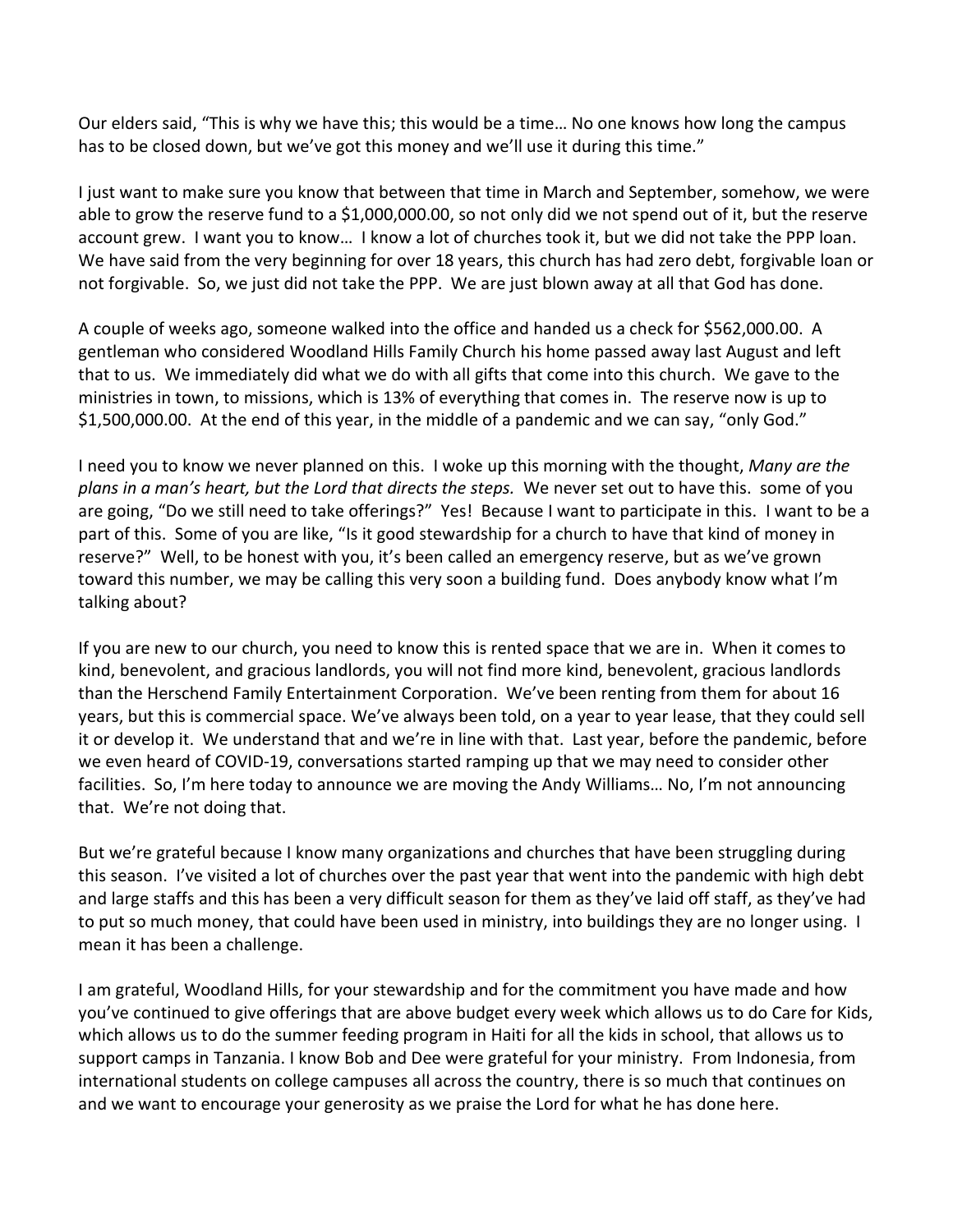I've never said this before, but I think it would make sense right now for me to encourage all of you to consider Woodland Hills in your estate planning. Can I get an amen on that one right there? I have. I have plans if the Lord calls me home any time soon that Woodland Hills is a part of that. I just want to encourage your generosity as we… We don't know what the future holds. We don't know what next year looks like. We don't know how long we're going to be in this space, but how much more does God need to show us for us to know he is faithful and he has plans for us that we haven't even been able to comprehend yet, so thank you for that.

I also want to say thank you for your patience, especially at 10:00 am. I'll say it again. Thank you for your patience. COVID restrictions will probably be here for a while longer and we're doing the best we can to work through them. We know it can be challenging and frustrating for many of you sitting in other venues who wanted to sit in a different venue. We get that, but we just thank you for your patience with each other and with your church family.

I want to say thank you for your ministry to others. I love getting texts from people saying so and so just tested positive and we're taking groceries over. It's not something they have to call the church to figure how to do it; they're just doing the work of ministry. Someone texted me yesterday and said, "I'm working with people right now and serving them and taking care of families." That is going on in this church and in this community all over, thank you for that.

Lastly, I want to say thank you for your prayers. Continue to pray for one another. In the first service as well as in this service, I see many who have recovered from COVID and for that we are grateful. Our prayers continue to go out for those of you at home. There are many who are staying home because of quarantine. You've recovered. Many of you are staying home because you tested positive recently. We also know we have many watching right now who have lost family to this. We are called as a church to mourn with those who mourn, so we mourn with you today as well. Our prayers go to you and we will continue to pray for one another.

The reason we did *The Great Race* series and have talked so much about endurance and commitment is because we set in a little bit with the fatigue in this. Many of us in the early stages of the pandemic were saying things like, "I don't' know" over and over again. I've never said *I don't know* more in my life than all the way through summer. But for some, it's moved from "I don't know" to "I don't care." I'm speaking with people, we're ministering to people who are ready to throw in the towel. They are ready to throw in the towel on businesses that they've tried to keep going throughout all this. They are ready to throw in the towel on jobs and walk away form jobs.

I just spoke this weekend with a couple ready to throw in the towel on their marriage. I'm grateful that they have scheduled a marriage intensive for January, after the holidays. People are ready to throw in the towel on relationships. I see it all the time on social media; people saying *if you don't do this, if you don't believe this, if you are not acting this way, I'm done with you, unfriend me.* People are saying *I'm done with this relationship*. They are throwing in the towel on relationships. Today, we're talking about the race that we, as followers of Jesus, are not called to throw in the towel on. We're not going to quit; we're going to keep running.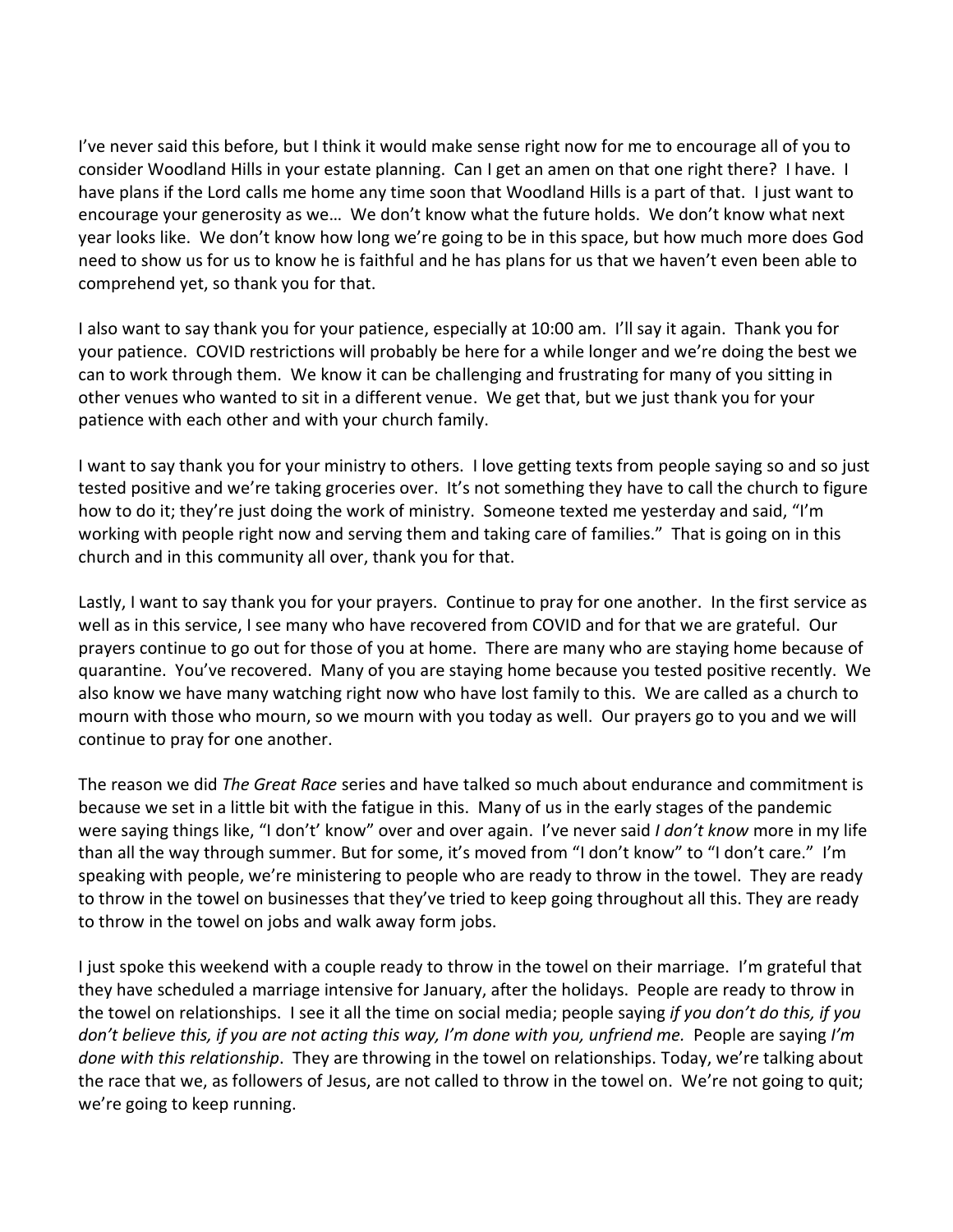Here's the passage that we've been using through this series – 2 Timothy 4: 6-8. And just like you would pour out this offering on the ground or on the altar, the Apostle Paul is saying, *[6](https://www.studylight.org/desk/?q=2ti%204:6&t1=en_niv&sr=1) For I am already being poured out like a drink offering, and the time for my departure is near.* He's not talking about leaving a city, he's not talking about continuing on in a missionary journey; he's talking about his death. His time upon this earth is coming to an end.

And then he uses these two great word pictures. *[7](https://www.studylight.org/desk/?q=2ti%204:7&t1=en_niv&sr=1) I have fought the good fight…* And I'm going to bring boxing into this a little bit today. *…I have finished the race, I have kept the faith. [8](https://www.studylight.org/desk/?q=2ti%204:8&t1=en_niv&sr=1) Now there is in store for me the crown of righteousness…* This is a crown; it's a reward given for endurance, for commitment, for those believers who have longed for his appearing. I want to make it very clear. Today, he is not talking about salvation, the gift of salvation. He's talking about a reward for believers who endure. …*which the Lord, the righteous Judge, will award to me on that day—and not only to me, but also to all who have longed for his appearing.*

Commentator J. Hampton Keathley, III describes the crown of righteousness this way. *"The Crown of Righteousness is a reward given for faithfulness to use our gifts and opportunities in the service of the Lord and for loving His appearing."* He goes on to say, "*What are we going to do with these crowns?"* The casting of crowns… For some of you that's your favorite group. "*Because Christ alone is worthy,"* he says, *"and because we can only be fruitful when we abide in him."* So ultimately Jesus is our ultimate reward, but we're talking about the reward that we receive today for endurance and not quitting on this race. "*When we abide him, allowing his life to fill ours, we will all cast our crowns whatever we receive, before him in recognition that all we have done is by his grace and for his glory."*

What Paul is speaking of today in the race is this, and here's the race marked out for you. **Your race begins the moment you receive Jesus Christ as your Lord and Savior and it ends the moment you die**. It ends the moment you take your final breath or the Lord returns.

In Psalm 90: 10, the race is described as 70 years upon this earth, 80 if you're strong, but those years are filled with sorrow and anguish. Meaning this race is going the look different at different times. The goal for us today is that we get to the finish line without quitting. We keep running, we keep fighting. We have purpose in what we're doing.

The race – set out for you and set out for me – is going to have **uphill climbs**. 2020 has been an uphill climb full of fatigue. There are going to be moments of **downhill jogs**. Adam and Shay both shared that they've done one marathon and that was it. Had I known them earlier, they wouldn't have even done that one marathon; I would have been able to talk them out of that marathon pretty quickly. Travis Brawner has done five marathons. I'm the only teaching team member who has never done a marathon. You're going, "Really?"

It's going to have **mountain tops** and it's going to have **valleys**. It's going to have long stretches, **plateaus**. There are going to be times **people are cheering you on** through fulfilling your calling and using your gifts and serving and ministering. People are going to be cheering, but there are going to be plenty of **lonely stretches** as well. Through the woods, through the desert. You can guarantee your race is going to have plenty of **rocky trails**.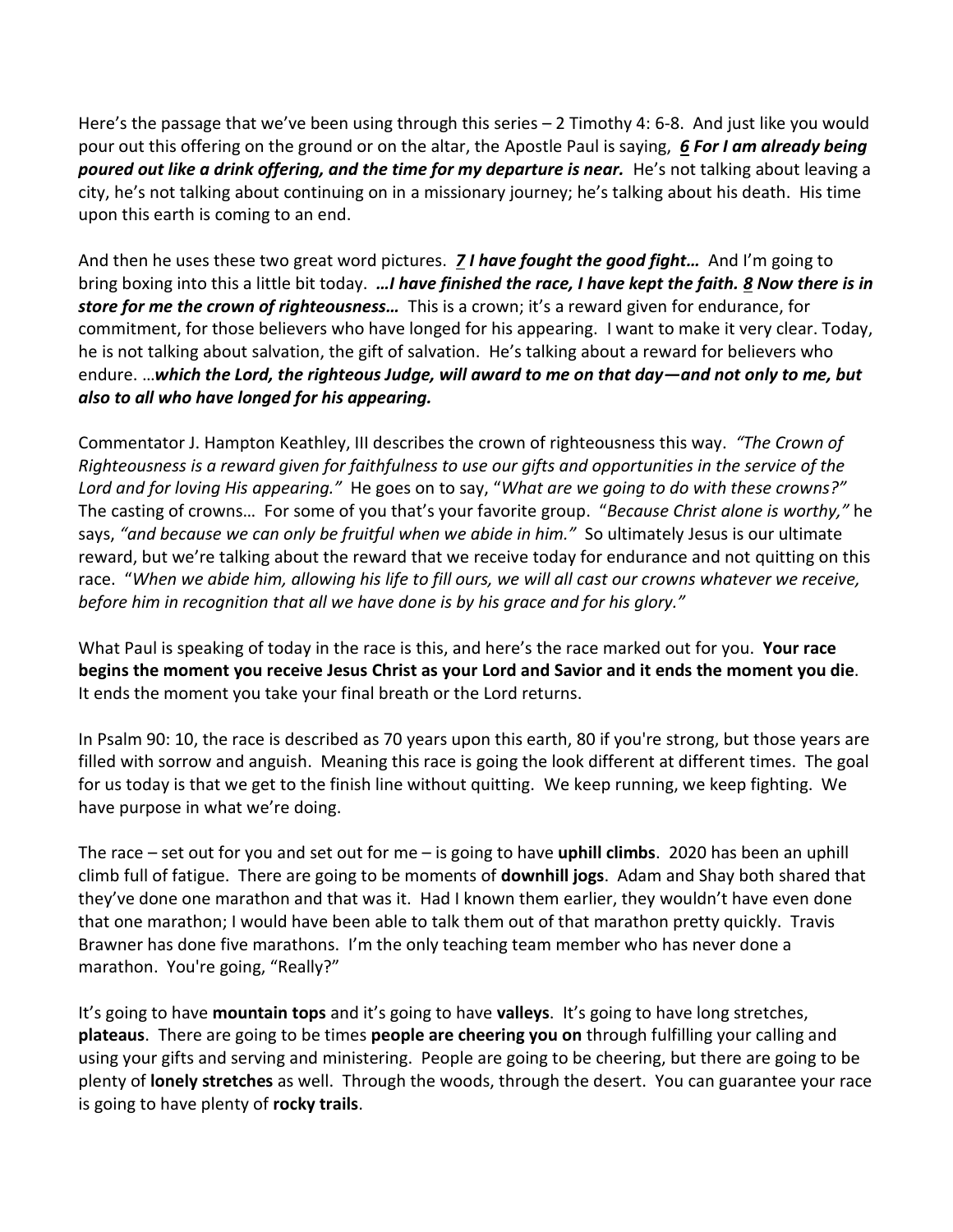The tension for us today… And we see it. If you've been in church for any length of time, you know there are some Christians… not all, but some Christians give it all in early miles of the race, but quit before the finish line. They give it all. They become new believers and they are on fire, they're ready to go; they're sharing their faith. They're with other believers every opportunity they get. They are studying the Bible morning, noon, and night. They're running hard.

I asked Travis early on and Adam mentioned it in the first part of this series. I said, "Travis, if the pandemic were a marathon, what mile are we on?" He said, "We're probably in mile 16 to 20. Ted, mile 20 is when most people hit the wall." So, you're either throwing in the towel or your hitting the wall. He said, "That's why that fatigue has set in and that's why people need to be encouraged."

I think there are three reasons why people quit before they get to the finish line. We're going to focus mainly on the third one today, but just to talk about these first two briefly. **Some quit because they think they are finished.** They think the race is over for them. My encouragement for you this morning is simply this: don't mistake milestones as the finish line. Milestones are something we can celebrate, but sometimes Christians look these milestones as finish lines. In other words, the finish line is not your graduation. If you've ever been to a graduation, they are typically saying this is the start for you.

The race we're talking about today is at the moment of your salvation. Mom and Dad, I hate to tell you, but the finish line is not when your last child leaves home. They say it costs \$268,000.00 to raise a kid from zero to 18. Some of you have four kids; you're millionaires. I'll bet you didn't even know that. But you celebrate when that last kid leaves home and it's a great milestone; we love milestone, but they're not finish lines.

For some, it's retirement. The first service got very nervous at first on this point, but I'm here to tell you that retirement from a job is great and we'll celebrate that and we will be part of eating the sheet cake with you, but it is not the finish line of your race. I feel we need to say that even clearer because we live in this town called Branson, Missouri. Listen, all my Treasure lake friends, I love you. Enjoy your camper, spend time there. Is anybody here from treasure Lake? They're usually in the first service because they are up at like 4:00. I love the Treasure Lake family. Retire and enjoy your retirement, but you your race is far from over.

You saw at the CMA awards with Brett Aiken and Reba McEntire and Chris Tomlin. I love this lyric in the song they sang. "Yeah, you only get one go around because the finish line is six feet in the ground." But we believe what Jesus said. Jesus said, "I am the resurrection and the life, and you will live even though you die." The finish line is not these milestones.

Some quit due to injury. Some quit due to other runners. Have you ever known anybody that quit their race because of something that was said that they got offended by? I get letters like this all the time. Something was said up here that just set them off the wrong way and they are gone. Sometimes they are injured. People get hurt and sometimes they let that injury take them out for the long haul. We'll talk about that more in just a second.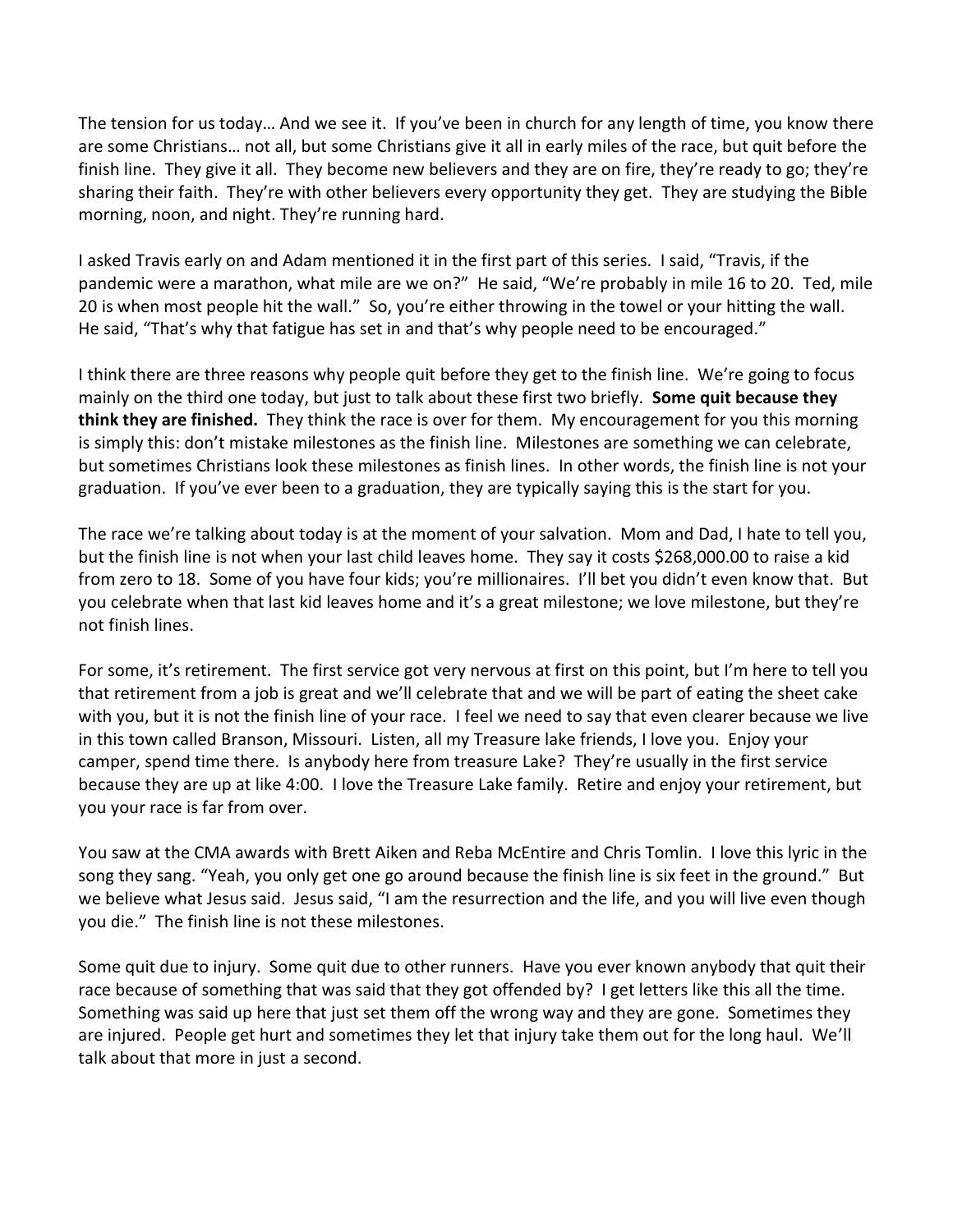Here's what we're really focusing on today. Some quit because they didn't train. We're going to see today in 1 Corinthians 9 this idea of the race. If you have your bibles, turn to 1 Corinthians 9. We're going to jump into verse 24. *[24](https://www.studylight.org/desk/?q=1co%209:24&t1=en_niv&sr=1) Do you not know that in a race all the runners run…* Now, Corinthians readers would really understand this word picture of a race because they had Isthmian games. They were biennial games that took place in Corinth. Part of these games included an endurance race. The endurance race required 10 months of mandatory training. You didn't complete the training? You didn't compete in the race. So, they can get into this word picture that the apostle Paul was going to share with them as he compares the endurance race to our faith and to life upon this earth.

…*but only one gets the prize?* As we are going to see today, this prize – the crown – is available for all, endurance for all. I want to make it clear again what we're talking about. We're not talking about the gift of salvation. We're talking about the reward for endurance.

## *Run in such a way as to get the prize. [25](https://www.studylight.org/desk/?q=1co%209:25&t1=en_niv&sr=1) Everyone who competes in the games goes into strict training. They do it to get a crown that will not last, but we do it to get a crown that will last forever.*

John Piper compares these two. I love his illustration. He says, *"The serious athlete doesn't just ask how to get by in training.* Mohmad Ali, when once asked about training, he started off by saying, "I hate every single minute of my training." So, why do we train? What's the point of training? "*He asks what will bring about maximum performance."* That's why we train. "*So, the mature Christian asks, what will make me more useful for the kingdom? What will stir up my zeal for God most?"*

This year, I've been spending a lot of time encouraging couples at events with this: Marital satisfaction depends on factors and skills couples can do something about in any season or stage of life. Right now, we are in a very difficult season. A lot of times, we just want out of the season. "That's how we're going to get through, and our marriage will get better once we're out of this season." I tell them I can't do anything for the season that they are in. How about the stage of life? I said if you came today with a three-year-old, a five-year-old, and a seven-year-old, you're going home to a three-year-old, a five-yearold, and a seven-year-old. I can't change your stage, but what we can do is look at the factors and skills necessary to experience high levels of marital satisfaction in any season or stage.

I was at First Baptist Dallas a few hours before the event and autocorrect got ahold of it... I was able to stop the tweet before I made the mistake I made in Arizona once where I told people to come to a fun date night and autocorrect sent out "where we are going to be discovering the six levels of communism." I was able to delete that tweet. At First Baptist Dallas, I was about to tweet out "Hey, join us tonight where we will be looking at the factors and skills necessary to achieve high levels of marijuana satisfaction." If you type m-a-r-i in your phone, you'll know that all the developers for your phone are in Colorado because the first thing that comes up is marijuana. I had it all typed out, but I always read it back. I read, "to achieve high levels of marijuana satisfaction." And then I said, "Let's roll!" I deleted that tweet immediately.

In this season and stage, I don't know how useful it is for you or for me to sit here and figure out how we get out of it. What about asking what will make us most useful in this season? What will bring our zeal up for the Lord? How can we learn and how can we grow through this difficult time?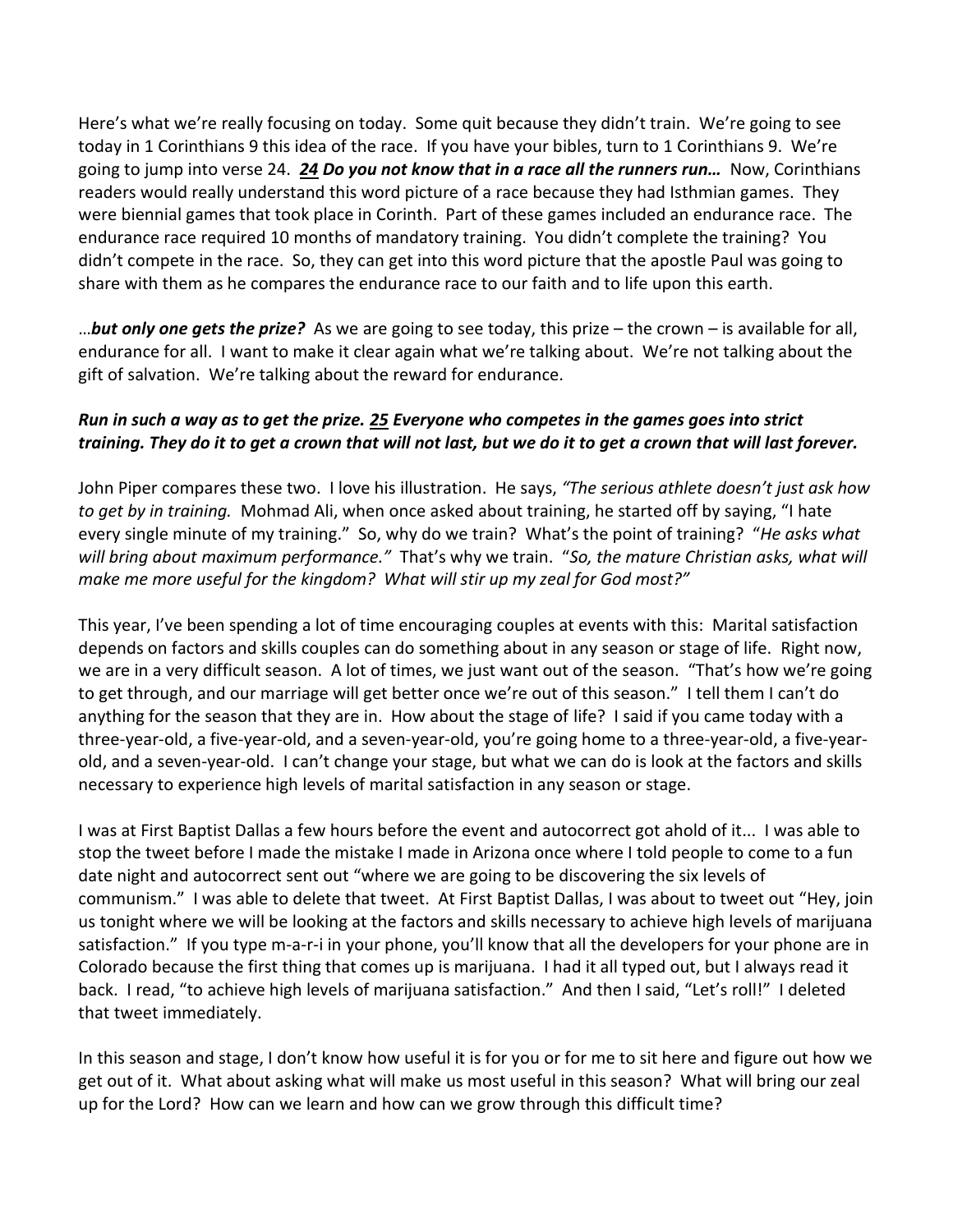It's really the difference between a casual Christian and a committed Christian. Do you know what the difference is between a casual and a committed Christian? Strick training. Someone who is preparing for this race. Someone who is on guard in this race. Someone who is not even thinking about throwing in the towel. If there is something I'm missing to make my race continue, if there is something I'm missing to bring more glory to God, if there's something I'm missing to stir my zeal for the Lord, then I must start training again for that.

Here's what we know about this race. This race is not a competition with one another. I don't feel one ounce of need to compete with our friends at Bloom Church, with our friends at First Baptist Branson, with our friends at First Presbyterian Church. Why? Because we're all runners in the same race. Here's what I know. That means, for me, as I'm thinking about the passion and pursuit that Paul had to live out his calling, I'm going to stay in my lane and cheer you on as you run. We're not used to that. Someone runs alongside me or maybe gets ahead of me it's like *how do I get ahead of them?* No. We're called to cheer each other on in this race. I know what I'm supposed to be doing. I know what God has called me to do. Do you know what you're called to do? Do you know what your race includes? Don't let another runner take you out of the race. Don't let another runner say something or do something that causes injury in you and you're done and you're just going to quit.

Here's what your race includes – some things you need to think about with strict training. Do you know your calling? Do you know what the Lord has placed in you to complete in this race? Do you know your spiritual gifts that were given to you at the moment of your salvation? Are you in training to discover those? Have you been discipled in those? Do you know what they are? Do you know how to lean into them? Do you know how to find other runners or other voices to speak into your life, helping you to discover what your spiritual gifts are?

God has given you a unique personality. As your pastor, I can say some of you have been given a very, very interesting personality, but it's for God's glory. How are you going to use it? How about your passions? There are people in here passionate about marriage, people passionate in here about fostering and adoption. There are people passionate in here about the unborn. There are people passionate about youth and young adults. Passions are different for each person, but this is the lane that you've been given. You have experience. You have life experience. How are you leveraging that? Rather than just saying I did this, and I'll just put it aside, and I'm just going to kind of coast downhill the rest of my race. But how are you using your experience and leveraging that for God's glory in ministering to other people? And your abilities.

Jerry Falwell, the founder of Liberty University… Amy and I heard it every single Wednesday, coming into Chapel. He would speak every Wednesday and his favorite thing to call us was young champions for Christ. He would always start off with Young Champions! It was a pep talk almost every week. He'd go, "I don't care what field you are going into. I don't care what job you are taking. But when you step foot in that door, you will be a champion for Christ. If you are a nurse, you walk into that hospital every day as a champion for Christ. If you are in construction, you walk onto that construction site every day a champion for Christ. If you are an accountant, a lawyer, whatever it is you're called to do, do it as a champion for Christ. And that's why he says "Liberty exists… We're training up Champions for Christ." We were in strict training.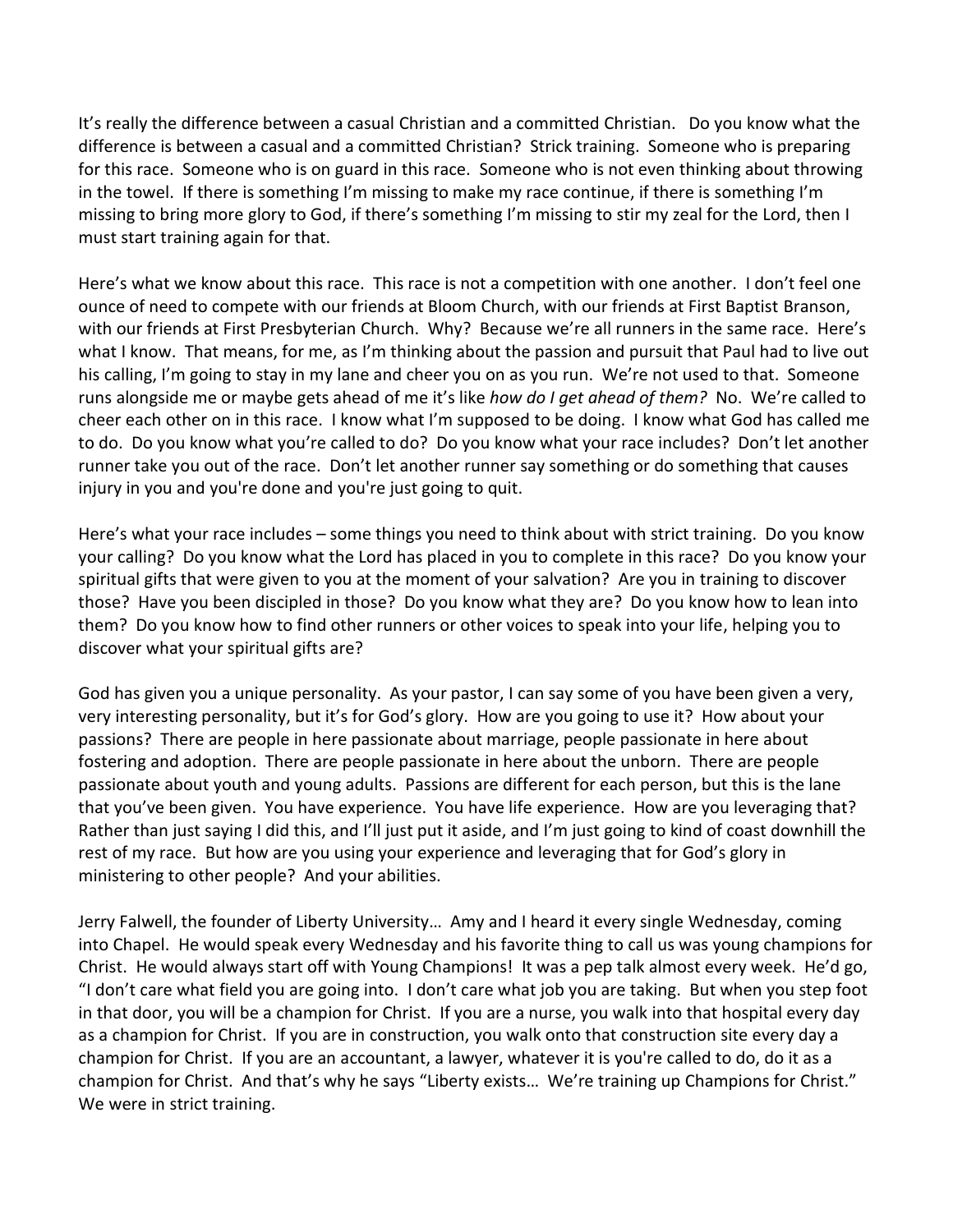I had to use this illustration because I think most of us relate to it. If you've not watched them, you've got some catching up to do. We can all go back to the moment of Rocky I. You remember he's a scrappy fighter. He trained himself. He was alone, but he was running. We all have wanted to do that moment of running up the stairs, getting to the top, and cheering. They have the Rocky statue on street level in Philadelphia. I don't know why. You can get your picture with it. But you can still run the stairs.

Then we know in Rock I and Rocky II, he takes on Apollo Creed. He doesn't win in the first one, but he trains just as hard in the second one and we know the outcome of that. He becomes the world champion. Then it all fell apart in Rocky III. Things got weird in Rocky III. We all can admit it got very weird in Rocky III. The main theme of Rocky III was training and the fact that Rocky got lazy. You have to admit.

He went out of the neighborhood and the neighborhood gym and he went to this posh hotel. They are selling shirts, bubbles, and they've got a live band. When Rocky is doing reps, he's just really… A girl comes over and asks for a kiss and he says, "Oh, sure." He pauses in a workout to get a kiss! He's posing for pictures. And who gets ticked off? Micky. Micky is frustrated. He's mad the whole time. A little bubble comes floating down and Micky pops it, he was just mad. He's telling Rocky the whole time, "Let's go back to the gym! We've got to get back to the gym and get back to real workouts and strict training."

The whole time, who's he getting ready for? Clubber Lang. And Clubber Lang is in the basement with Joe Biden. Stop it. Stop laughing at that. Are we okay with political humor yet or no? Too soon? Clubber Lang is doing the training of Rocky I and Rocky II. Rocky loses. If you've not seen the movie, Micky passes away and it's a rough time. Rocky's head is not right. He just can't train. Who enters in? Apollo Creed steps back into Rocky III. You remember the scene. Rocky's not giving it his all. His head is not in the game. Apollo gets to the end… Apollo is in great shape. Apollo turns around and starts yelling at Rocky, "WHAT'S THE MATTER WITH YOU! WHAT'S THE MATTER WITH YOU?" And then it clicks, and Rocky begins strict training again. We know how the story ends. Rocky takes out Clubber Lang.

I'm just wondering for many of us here. For those of you who are ready to throw in the towel, I'm just telling you it's time to get back in the gym. It's time to get back to strict training.

*[26](https://www.studylight.org/desk/?q=1co%209:26&t1=en_niv&sr=1) Therefore I do not run like someone running aimlessly…* Meaning I'm running with purpose. I'm fulfilling my calling. I'm using my spiritual gifts. I'm using my experience. I'm using my passions. I'm using the abilities that God has given me and I'm going to run and I'm going all the way to the finish line; I'm not stopping at the milestones. *I do not fight like a boxer beating the air. [27](https://www.studylight.org/desk/?q=1co%209:27&t1=en_niv&sr=1) No, I strike a blow to my body and make it my slave so that after I have preached to others, I myself will not be disqualified…* The word there actually means *disapproved …for the prize.* My encouragement for many of you is to get back into the gym.

For those of you at home watching right now, this is going to be a time of pause and reflect for all of us. I want to encourage you, if your staying home because of the virus, because of underlying healthy conditions, from the very beginning until right now, we honor all decisions and we continue to honor that.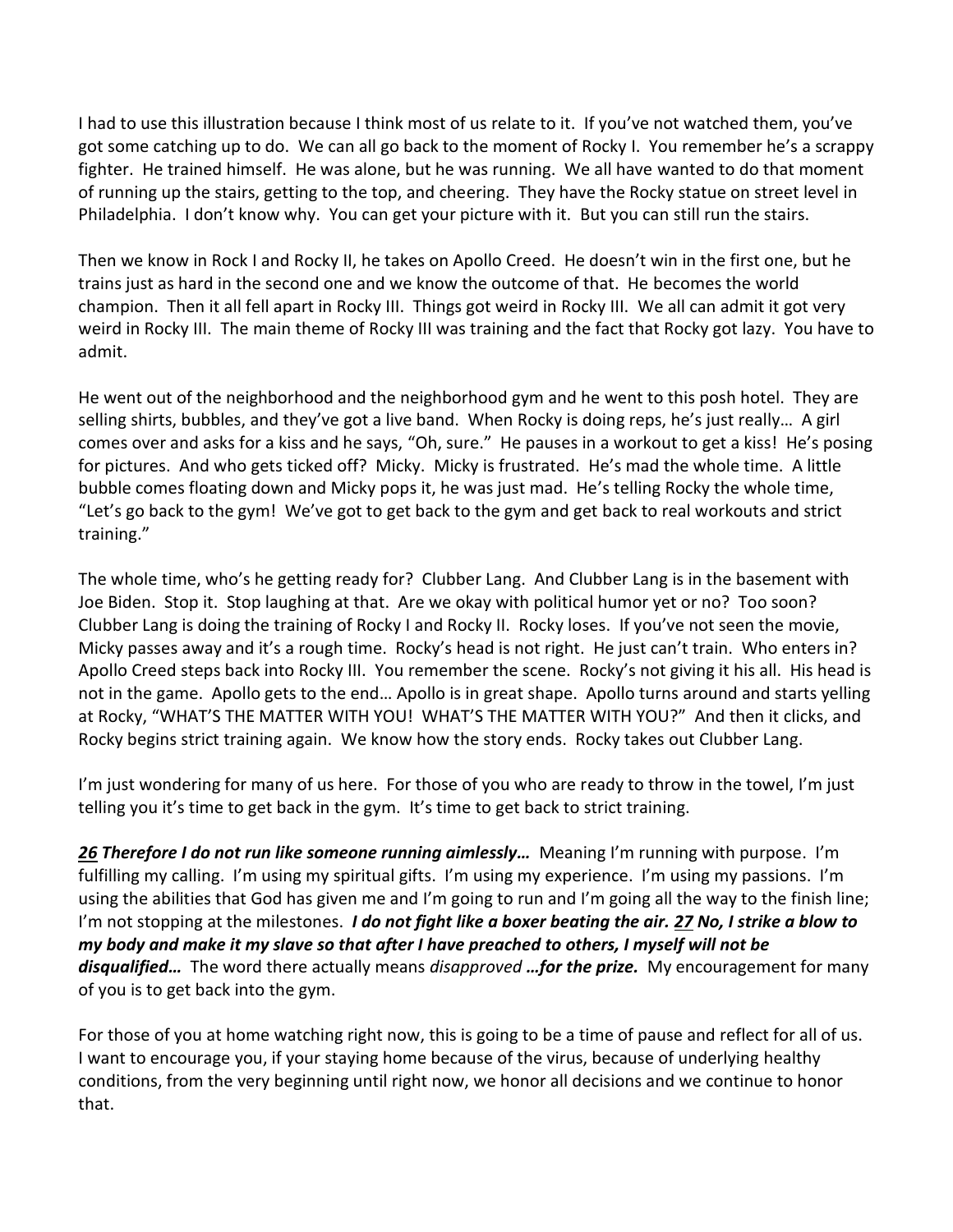There are many of you who are staying home and yet you're doing everything else. I just want to encourage you to get back into the gym. Get back into strict training. This race has come to a place of fatigue and many of you are hitting the wall and many of you are disconnecting from biblical community. You haven't read your Bible in months, you haven't fellowshipped with other believers, you're just trying to ride it out. I can't encourage you enough to get back into the gym.

We always look at this through the five purposes of the church. For many, you have to get back to **worship**. If you're watching this on demand and you haven't watched a service for months, I can't encourage you enough to begin worshiping again with your church family.

Find creative ways to **fellowship**, to get back into the gym with fellowship, fellowshipping with one another, connecting with one another. These are the five purposes of our church, these are the five purposes of your life.

**Discipleship**. We see this happen all the time when it comes to a new Bible study that people want to attend. Bible studies start off so strong and they are packed. We have waiting lists for the Bible studies in the Growth Gatherings that we do. But we know how it works. By the end of the Growth Gathering or by the end of the Bible Study, we're typically down to about 50% of where we started. Don't just get back to the gym, stay in the gym. Continue to know what it means to be more like Jesus. Grow in your knowledge of the Word and allow the life of Jesus, the words of Jesus, the teaching of scripture to become part of your life in your family.

**Ministry**. Some of you need to get back to not just caring for you and your family, and you need to start buying toilet paper for other people. Try that. When toilet paper was on ration the first time (I guess we're headed back there again), the only ones I could find were single rolls that you see stacked up in hotel rooms and they're not really good on the hind end, if you know what I mean. They are a little scratchy, I'm just going to say it. I bought as many as I could anyway, and I would just drive by random member's homes and roll down window and throw it out onto their front yard. That's a benevolent, generous church, right? One roll of toilet paper from a hotel. They were probably thinking, *He stole this from a hotel.* No, I bought that. The lotions and the shampoos I stole from the hotel.

But you need to get back to not just thinking about yourself. Some of you are ready to throw in the towel because since March, you've been consumed with yourself. You're not using your gifts and your passions and your experience to serve other people. You want to fast track in this race? You want to get running again? Think of somebody else, serve somebody else besides yourself.

**Evangelism**. Do you remember the early miles of your race when you became a believer? You were telling every family member and every friend about the Lord? Where is that passion now? Where's that zeal now? Get that stirred back up to where you're serving.

As Paul said in 1 Corinthians 15, *[58](https://www.studylight.org/desk/?q=1co%2015:58&t1=en_niv&sr=1) Therefore, my dear brothers and sisters, stand firm. Let nothing move you. Always give yourselves fully to the work of the Lord because you know that your labor in the Lord is not in vain.*